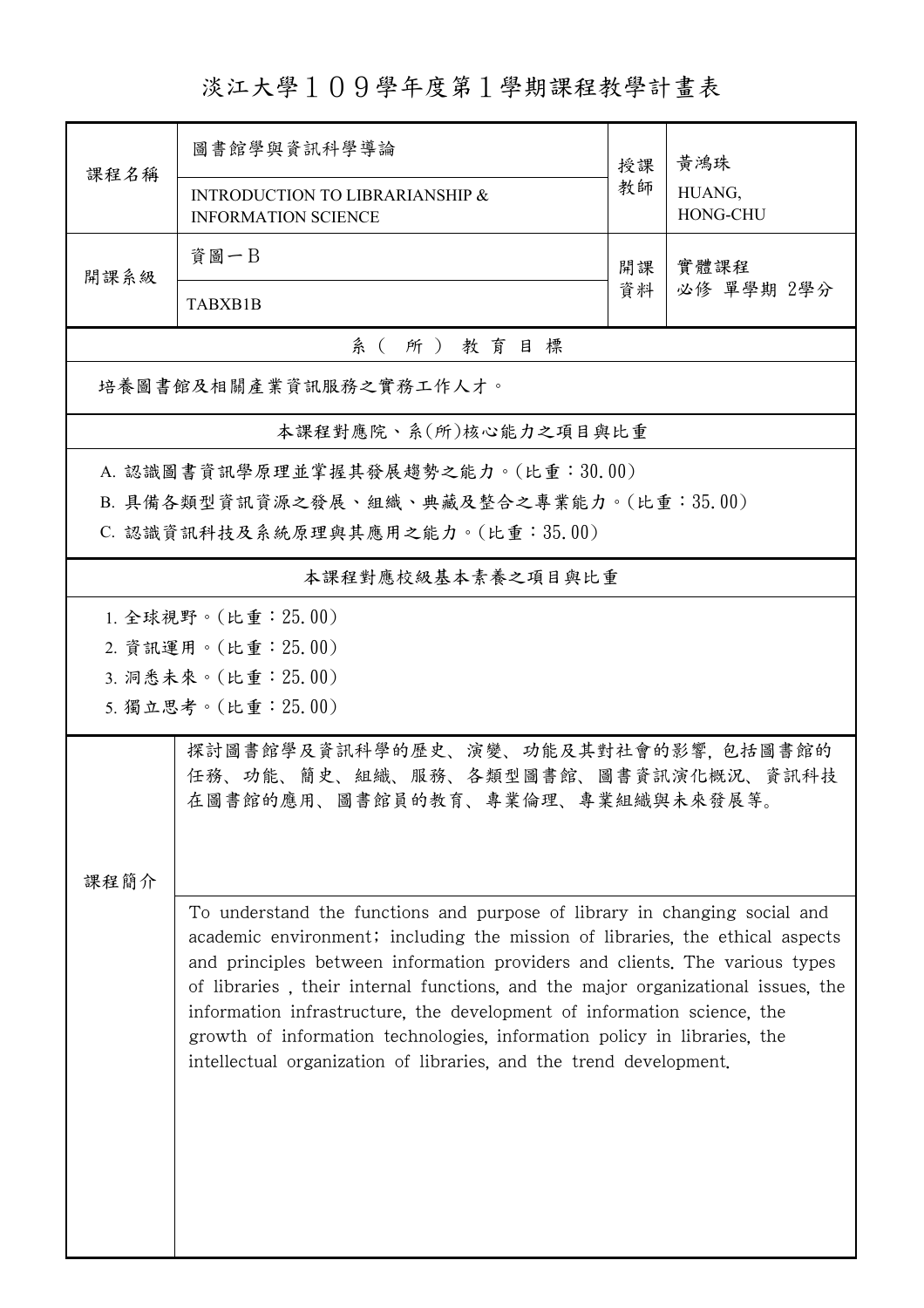## 本課程教學目標與認知、情意、技能目標之對應

將課程教學目標分別對應「認知(Cognitive)」、「情意(Affective)」與「技能(Psychomotor)」 的各目標類型。

一、認知(Cognitive):著重在該科目的事實、概念、程序、後設認知等各類知識之學習。

二、情意(Affective):著重在該科目的興趣、倫理、態度、信念、價值觀等之學習。

三、技能(Psychomotor):著重在該科目的肢體動作或技術操作之學習。

| 序<br>號         | 教學目標(中文)                                                                                                                            |                                  |                   | 教學目標(英文)                                                                                                                                                                                                                                                   |                                     |  |  |  |
|----------------|-------------------------------------------------------------------------------------------------------------------------------------|----------------------------------|-------------------|------------------------------------------------------------------------------------------------------------------------------------------------------------------------------------------------------------------------------------------------------------|-------------------------------------|--|--|--|
| 1              | 1. 了解圖書館及資訊科學的歷<br>史、發展、功能、組織及其對社會<br>的影響<br>2. 了解國內外圖書館的發展情況包<br>括任務、組織、服務、各類型圖書<br>館、資訊科技在圖書館的應用、圖<br>書館員的教育、專業倫理、專業組<br>織與未來發展等。 |                                  |                   | 1. To give the students an understanding of the<br>basic principles and fundamental laws of library and<br>information science.<br>2. To train the students in the techniques of<br>librarianship and management of Libraries and<br>information industry. |                                     |  |  |  |
|                | 教學目標之目標類型、核心能力、基本素養教學方法與評量方式                                                                                                        |                                  |                   |                                                                                                                                                                                                                                                            |                                     |  |  |  |
| 序號             | 目標類型                                                                                                                                | 院、系 $(\kappa)$<br>核心能力           | 校級<br>基本素養        | 教學方法                                                                                                                                                                                                                                                       | 評量方式                                |  |  |  |
| 1              | 認知                                                                                                                                  | <b>ABC</b>                       | 1235              | 講述、討論、體驗                                                                                                                                                                                                                                                   | 測驗、作業、討論(含<br>課堂、線上)、報告(含<br>口頭、書面) |  |  |  |
|                | 授課進度表                                                                                                                               |                                  |                   |                                                                                                                                                                                                                                                            |                                     |  |  |  |
| 週              | 日期起訖                                                                                                                                | 內 容 (Subject/Topics)             |                   |                                                                                                                                                                                                                                                            | 備註                                  |  |  |  |
|                | $109/09/14$ ~<br>109/09/20                                                                                                          | 課程介紹                             |                   |                                                                                                                                                                                                                                                            |                                     |  |  |  |
| $\overline{2}$ | $109/09/21$ ~<br>109/09/27                                                                                                          | 圖書資訊學的內涵                         |                   |                                                                                                                                                                                                                                                            |                                     |  |  |  |
| 3              | $109/09/28$ ~<br>109/10/04                                                                                                          | 圖書館的歷史、類型、功能及圖書資訊學的著名理論<br>(1)   |                   |                                                                                                                                                                                                                                                            |                                     |  |  |  |
|                | $109/10/05$ ~<br>109/10/11                                                                                                          | 圖書館的歷史、類型、功能及圖書資訊學的著名理論<br>(2)   |                   |                                                                                                                                                                                                                                                            |                                     |  |  |  |
| 5              | $109/10/12$ ~<br>109/10/18                                                                                                          | 圖書館的價值                           |                   |                                                                                                                                                                                                                                                            |                                     |  |  |  |
| 6              | $109/10/19$ ~<br>109/10/25                                                                                                          | 圖書館的營運 --圖書資訊的類型、 出版與館藏發<br>展(1) |                   |                                                                                                                                                                                                                                                            |                                     |  |  |  |
| 7              | $109/10/26$ ~<br>109/11/01                                                                                                          | 圖書館的營運 --圖書資訊的類型、 出版與館藏發<br>展(2) |                   |                                                                                                                                                                                                                                                            |                                     |  |  |  |
| 8              | $109/11/02$ ~<br>109/11/08                                                                                                          | 圖書館的營運 -- 圖書資訊的組織                |                   |                                                                                                                                                                                                                                                            |                                     |  |  |  |
| 9              | $109/11/09$ ~<br>109/11/15                                                                                                          | 圖書館的營運 -- 圖書資訊的典藏                |                   |                                                                                                                                                                                                                                                            |                                     |  |  |  |
| 10             | $109/11/16$ ~<br>109/11/22                                                                                                          | 期中考試週                            |                   |                                                                                                                                                                                                                                                            |                                     |  |  |  |
| 11             | $109/11/23$ ~<br>109/11/29                                                                                                          |                                  | 圖書館的營運 -- 圖書資訊的服務 |                                                                                                                                                                                                                                                            |                                     |  |  |  |